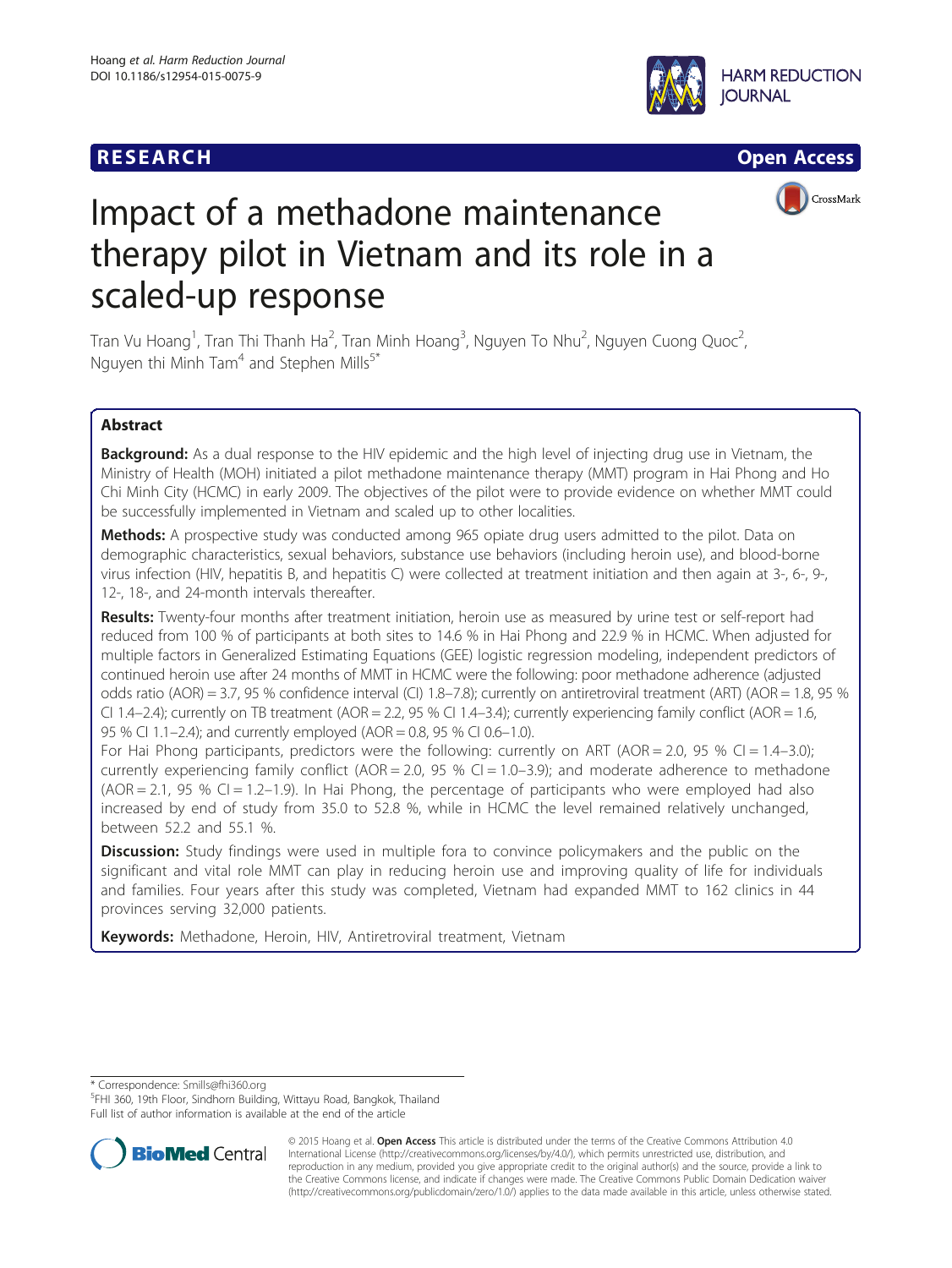# Background

Methadone maintenance therapy (MMT) using oral methadone was first proposed as a favorable treatment for relieving heroin addiction over 50 years ago and has since been scaled up in numerous countries as an effective intervention for reducing heroin dependence and increasing quality of life [[1\]](#page-8-0). With the advent of the HIV epidemic among people who inject drugs, evidence has shown that methadone increases adherence to antiretroviral therapy [\[2](#page-8-0)] and decreases mortality among people living with HIV [\[3](#page-8-0)]. MMT has also been shown to be associated with significant reductions in risk behaviors, e.g., injecting drugs, needle sharing, and having multiple sex partners or exchanging of sex for drugs or money [[4\]](#page-8-0). In addition, MMT has been demonstrated to be a cost-effective treatment in several studies [[5](#page-8-0)]. These findings as a whole point to MMT as an integral and essential component of both drug treatment strategies and HIV prevention and treatment strategies.

Since the early 1990s, the HIV epidemic in Vietnam has been predominantly fueled by the sharing of needles and other injecting equipment among people who inject drugs (PWID), mostly heroin [[6](#page-8-0)–[10](#page-8-0)]. HIV prevalence among this population remains as high as 40 % in many locations [[11\]](#page-8-0). It is estimated by 2010 that there were more than 130,000 PWID nationwide in Vietnam [\[12](#page-8-0)], though this may be a significant underestimation [\[13](#page-8-0)]. Key HIV-related risk behaviors among this population include a continuing high frequency of injection, sharing of used needles and syringes, and unprotected sex with both regular and commercial sex partners [[11, 14](#page-8-0)]. Efforts to improve drug and HIV prevention policies, the provision of harm reduction services, and outreach to rehabilitation services were then initiated in the early 2000s, [[15](#page-8-0)]. However, one significant barrier to this was that the type of rehabilitation offered was predominantly a network of compulsory rehabilitation centers throughout the country that focused on a mixture of detoxification, labor, and lectures with little evidence-based service and a subsequent high rate of re-incarceration [\[16](#page-8-0)].

The next significant event was the MMT pilot discussed here. It was based in part on the observed reduction in heroin use and injection among drug users on MMT already documented in many countries in previous decades [[17](#page-8-0)–[20\]](#page-8-0). The objectives, again, were to provide evidence that MMT could be successfully implemented in Vietnam and scaled up to other localities.

In this paper, we examine the outcomes of this pilot, including prevalence of drug use, factors that predict continued drug use, methadone dosage patterns, and social factors such as employment and social relationships, among patients enrolled in a cohort study at six MMT outpatient clinics in Hai Phong and Ho Chi Minh City (HCMC), Vietnam. We also

discuss both technical and policy implications using findings of this analysis.

# **Methods**

An observational prospective study was conducted among a cohort of participants who were consecutively enrolled in an MMT program in six clinics in Hai Phong and HCMC, Vietnam from January to October 2009. Under the Ministry of Health (MOH) regulations, people with the following characteristics were eligible: they must have been at least 18 years of age; they must have presented with opiate addiction for at least 3 years or more; and they must have voluntarily applied for MMT. Additional inclusion criteria were that participants were able to grant informed consent and had no other serious medical conditions that required hospitalization or extensive medical care.

A total of 965 patients enrolled in this study over the initial 9 months. After 2 years, 751 participants had completed the study and 214 had been lost to follow-up. Among those who were lost to follow-up, 16 had died, 97 had stopped MMT, 38 had withdrawn from the study, and 74 had been arrested. The absolute case number lost to follow-up at 12 months was 113 and at 24 months was 214, leaving 852 participants in the study at 12 months and 751 at the 24-month follow-up. The study retention proportion was 88.3 % (852/965) at 12 months and 77.8 % (751/965) at 24 months. Total study time was 20,058 person-months.

Each participant was followed up for 24 months, including study visits at enrollment and then at intervals of 3, 6, 9, 12, 18, and 24 months. At each visit, participants underwent an individual interview with a trained interviewer using a structured questionnaire. Information on treatment progress was also collected from patient medical records. Urine samples were collected to provide a biological marker of opiate use and participants were asked to provide 5-ml venous blood for detection of HIV, hepatitis B, and hepatitis C at each data collection interval.

The structured questionnaire for individual interviews included questions about participants' characteristics (at baseline), drug use, sexual behaviors, living arrangements, employment, quality of life, and legal status including criminal activities. Questions on sexual and injecting risk behaviors were adopted from standardized questionnaires previously used for HIV/STI behavioral surveillance in Vietnam. Questions on injecting behaviors included history of injecting and detoxification, drug types and modes of use, frequency of use, and needle sharing. Sexual behavior questions covered sexual history, types and numbers of sex partners, and condom use. Timeframes of variables of interest depended on intervals between visits (3 months in the first year and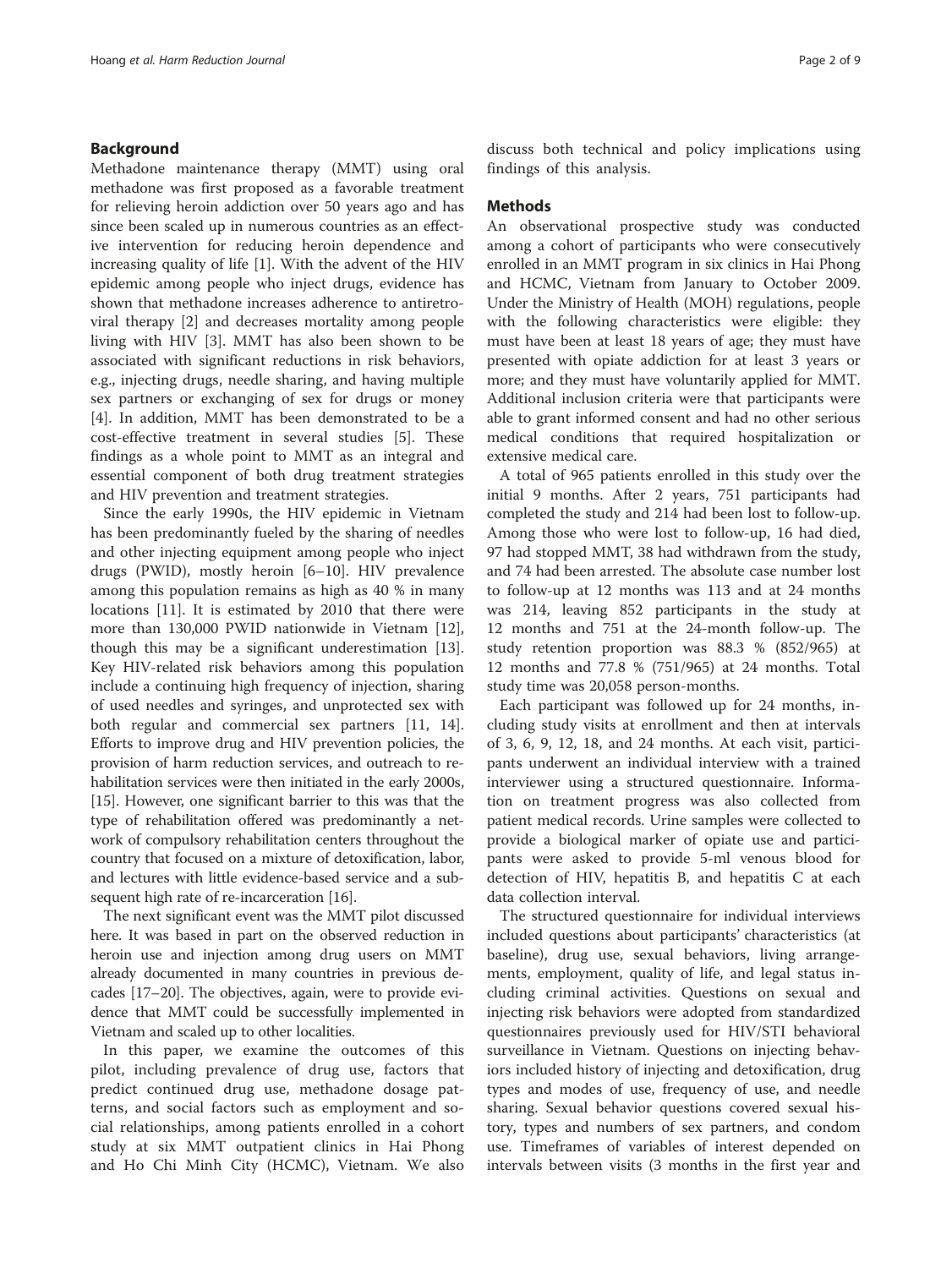6 months in the second year). Questions were also asked on drug use in the 30 days prior to interview.

Participants' quality of life was measured using a WHO module known as WHO QOL-BREF [[21](#page-8-0)]. This tool has been widely used in health research in Vietnam and other countries [\[22](#page-8-0), [23\]](#page-8-0). It includes 28 items measuring four domains of health: physical, psychological, social, and environment. Data were then extracted from patient clinical files, including assessment forms used in counseling sections with pre-structured data collection forms. Patients' daily methadone doses were also taken from methadone dispensing databases.

The markers for heroin use were then derived from urinalysis. During treatment of patients, a series of urine tests was conducted by the clinic randomly at least once per month or by physician's direction when drug use was suspected. Urine tests were also conducted at baseline, 3, 6, 9, 12, 18, and 24 months at study sites by trained technicians. The study team then used Instant-View Morphine (300) Urine Test (Dip-Strip) test kits (ALFA Scientific designs Inc.) for detection of morphine biomarkers.

To generate the variable of concurrent heroin use, a study subject was defined as continuing illicit heroin use if in the course of two intervals, they had at least one positive urine test (by random testing, by physician's decision, or at initial interview) or if they self-reported continued drug use in the behavioral section of the interview questionnaire.

The study team used Abbott Determine ™ HBsAg test kits for detecting HBsAg and SD Bioline HCV test kits for identifying HCV antibodies, both in patient plasma. Specimens were collected by a technician at study site and transported to microbiology labs at preventive medicine centers in HCMC and Hai Phong.

HIV tests were performed following standard HIV diagnostic algorithms approved by the MOH. Screening was performed using Genscreen Ultra HIV Ag/Ab (Biorad, US) and then confirmed by rapid test (Determine HIV-1/2 (Alere, Japan)) and EIA test Murex HIV Ag/Ab (Dia Sorin, UK). The testing was conducted by lab technicians at provincial HIV/AIDS centers (PACs). The lab and technicians were certified by the National Reference Laboratory at the National Institute of Hygiene and Epidemiology (NIHE). Data were entered at study sites using Microsoft Access (Microsoft Inc, 2007), and data cleaning was performed after each round of study visits.

Data analyses were performed separately for respondents in Hai Phong and HCMC. Descriptive analyses were employed for participants' social and behavioral characteristics. Trend analysis using random effects logistic regression was used to show changes in drug use by treatment period at intervals of 3, 6, 9, 12, 18, and

24 months after enrollment. Univariate analysis was then used to assess the association between heroin use (dependent variable) and other independent variables. Any independent variables that had a statistically significant association with the dependent variable ( $p$  value < 0.05) were included in the final model.

General estimating equation (GEE) logistic regression with random effects was used to take into account the fact that each participant was measured multiple times in the study for both dependent and independent variables. The GEE regression-based approach allowed for more comprehensive use of correlated data and for more reliable estimates in the study of substance use [[24\]](#page-8-0). Variables significant from univariate analyses were added into the models using a stepwise procedure.

The study protocol, informed consent, and data collection forms were reviewed and approved by the FHI 360 Protection of Human Subjects Committee in North Carolina, USA, and by the Hanoi School of Public Health in Vietnam.

# Results

Demographic characteristics of study participants are presented in Table [1.](#page-3-0) Patients had used heroin an average of 10 years prior to initiating MMT (9.7 years among participants in Hai Phong and 9.6 years among participants in HCMC). More than 60 % of participants used heroin two to three times per day and one-third used it four times or more per day. At enrollment, 81.2 % of participants in Hai Phong and 87 % in HCMC were injecting. Just 15 % of participants in Hai Phong reported having ever being in mandatory detoxification centers, and 45.6 % of participants in HCMC reported having been in these centers at least once.

At baseline, 26.6 % of participants in Hai Phong and 37.2 % in HCMC were HIV-positive  $(p < 0.01)$ . The prevalence of HBV was 11.8 % in Hai Phong and 20.6 % in HCMC ( $p < 0.01$ ). HCV prevalence was much higher among study participants: 40 % in Hai Phong and 69.8 % in HCMC ( $p < 0.01$ ).

Figure [1](#page-4-0) shows trends of concurrent heroin use among study participants. Where any patient had at least one of the following conditions in the 30 days prior to the study visit, "heroin use" was confirmed: (1) they self-reported drug use, (2) they tested positive for opiates in a urine test conducted by a clinician, or (3) they tested positive for opiates in a urine test conducted during a study visit.

The largest decreases in heroin use were observed in the period between the enrollment visit (baseline) and the 3-month visit. Among the entire body of participants using heroin at initiation of MMT, only 34.6 % in Hai Phong were still using it after 3 months, and in HCMC, 36.2 % of participants were still using after 3 months. This trend continued to the 6-month visit as well, with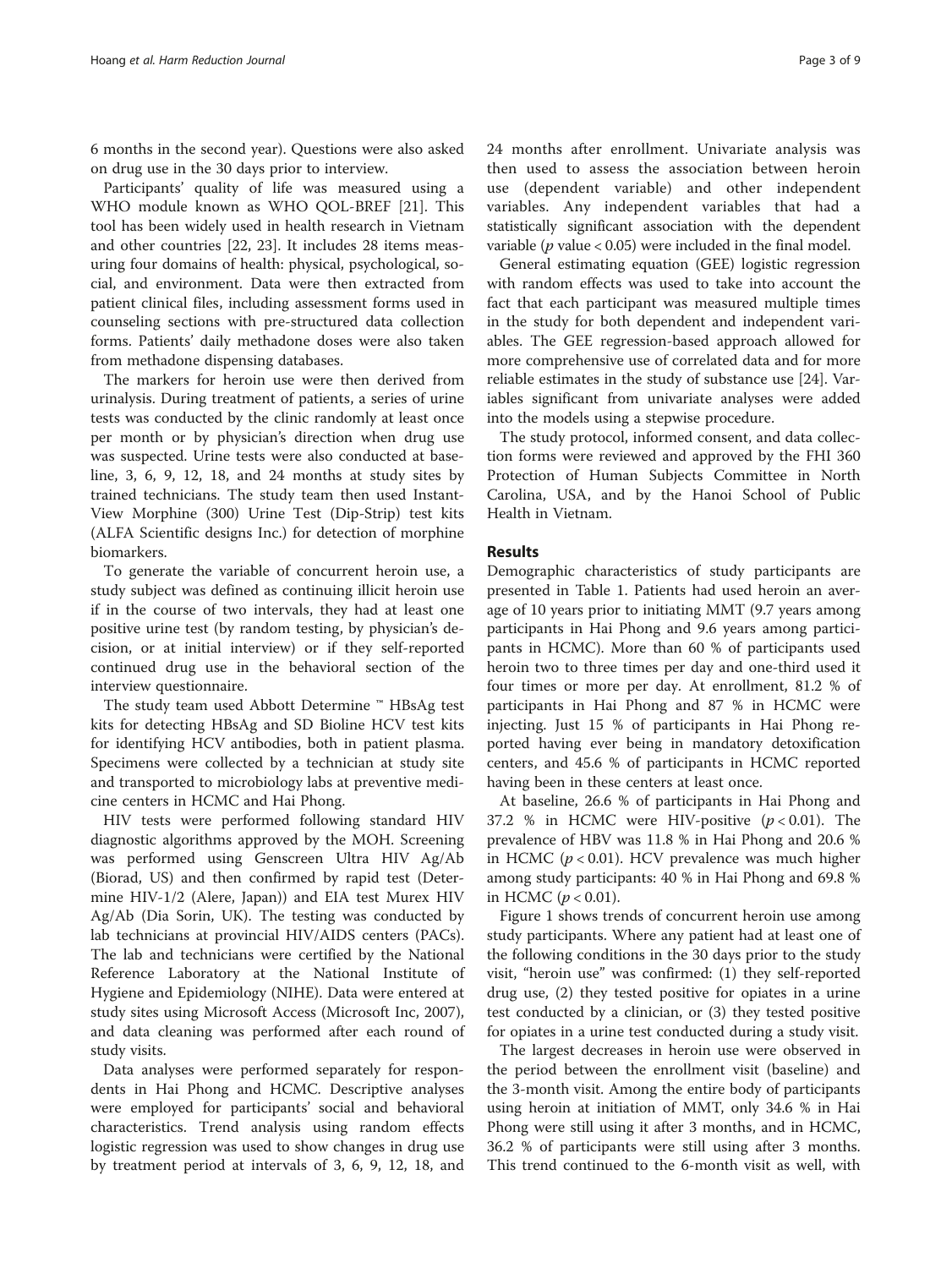<span id="page-3-0"></span>

|                                                                            | Hai Phong    | <b>HCMC</b>    | Total       | $p$ value          |
|----------------------------------------------------------------------------|--------------|----------------|-------------|--------------------|
|                                                                            | % (n)        | % (n)          | % $(n)$     |                    |
| Gender                                                                     |              |                |             |                    |
| Male                                                                       | 98.1 (458)   | 92.0 (458)     | 94.9 (916)  | 0.000 <sup>b</sup> |
| Female                                                                     | 1.9(9)       | 8.0(40)        | 5.1(49)     |                    |
| Age-mean (SE)                                                              | 34.4 (0.1)   | 30.1(0.1)      | 32.3(0.1)   | 0.000 <sup>c</sup> |
| Under 20                                                                   | 2.8(13)      | 1.0(5)         | 1.9(18)     | 0.000 <sup>d</sup> |
| 20 to 25                                                                   | 10.3(48)     | 15.7 (78)      | 13.1 (126)  |                    |
| 25 to 29                                                                   | 19.1 (89)    | 45.9 (228)     | 32.9 (317)  |                    |
| 30 or more                                                                 | 67.9 (317)   | 37.4 (186)     | 52.2 (503)  |                    |
| Education                                                                  |              |                |             |                    |
| No school                                                                  | 0.6(3)       | 0.8(4)         | 0.7(7)      | 0.631 <sup>d</sup> |
| Primary school                                                             | 8.8(41)      | 10.6(53)       | 9.7 (94)    |                    |
| Secondary school                                                           | 44.1 (206)   | 46.8 (233)     | 45.5 (439)  |                    |
| High school                                                                | 42.2 (197)   | 38.0 (189)     | 40.0 (386)  |                    |
| College/university                                                         | 4.3(20)      | 3.8(19)        | 4.0 (39)    |                    |
| Monthly income-mean in US\$ (SE)                                           | 285.5 (11.2) | 292.4 (13.8)   | 289.1 (8.9) | 0.699 <sup>c</sup> |
| Duration of drug use-mean in year (SE)                                     | 9.7(0.2)     | 9.6(0.2)       | 9.7(0.1)    | 0.596 <sup>c</sup> |
| Frequency of heroin use at baseline                                        |              |                |             |                    |
| Once per day                                                               | 1.1(5)       | 2.4(12)        | 1.8(17)     | 0.256 <sup>b</sup> |
| 2 to 3 times/day                                                           | 62.9 (291)   | 63.6 (316)     | 63.2 (607)  |                    |
| 4 times or more per day                                                    | 36.1 (167)   | 34.0 (169)     | 35.0 (336)  |                    |
| Methods of administering drug in the 30 days prior to MMT enrollment       |              |                |             |                    |
| Injecting                                                                  | 81.2 (379)   | 87.0 (433)     | 84.2 (812)  | 0.014 <sup>b</sup> |
| Inhaling                                                                   | 21.6 (101)   | 18.7 (93)      | 20.1 (194)  | 0.253 <sup>b</sup> |
| Had ever been in state-operated drug rehabilitation centers ("06 centers") | 15.0 (70)    | 45.6 (227)     | 30.8 (297)  | 0.000 <sup>b</sup> |
| Had had sex with regular partners                                          | 46.7 (218)   | 43.4 (216)     | 45.0 (434)  | 0.302 <sup>b</sup> |
| Had had commercial sex in the previous 3 months                            | 3.6(17)      | 2.6(13)        | 3.1(30)     | $0.357^{b}$        |
| Had a regular sex partner who was also PWID                                | 7.5(35)      | 14.5(72)       | 11.1(107)   | 0.001 <sup>b</sup> |
| HIV-positive                                                               | 26.6 (124)   | 37.2 $(146)^a$ | 31.4 (270)  | 0.001 <sup>b</sup> |
| Hepatitis B positive                                                       | 11.8(55)     | 20.6 (102)     | 16.3 (157)  | 0.000 <sup>b</sup> |
| Hepatitis C positive                                                       | 40.0 (187)   | 69.8 (346)     | 55.4 (533)  | 0.000 <sup>b</sup> |

<sup>a</sup>In 392 participants (out of 498) who agreed to provide blood samples for HIV test or had HIV test results in their medical records at MMT clinics

<sup>b</sup>Chi-square test

<sup>c</sup>T test<br><sup>d</sup>Eiche

Fisher's exact test

19.4 % of participants in Hai Phong and 25.5 % in HCMC still using heroin in the 30 days prior to the 6 month follow-up interview. Then at the 24-month follow-up, 22.9 % of participants in Hai Phong and 14.6 % of participants in HCMC were still using heroin.

Table [2](#page-4-0) shows the trends in methadone, antiretroviral treatment (ART), and tuberculosis (TB) treatment. After 3 months, the mean dosage of methadone among patients in Hai Phong was 9.6 ml, and in HCMC, this was 10.6 ml. There was a marked difference in dosing between Hai Phong and HCMC: the mean dosage among Hai Phong participants stabilized at 9.6 ml, where the mean among HCMC participants had increased from 10.5 ml at 3 months to 11.6 ml at 24 months. Adherence did decline in both cities: 18.4 % of participants reported missing one or two doses in the first 3 months, and by 24 months, this figure had increased to 41.4 % for the 6 months prior to final study visit. Percentage of patients who had missed three or four doses also increased from 1.0 % at 3 months to 3.7 % in the final 6 months. The data further showed that in the final 6 months, 3.7 % of participants had missed doses for a continuous 5 days or more.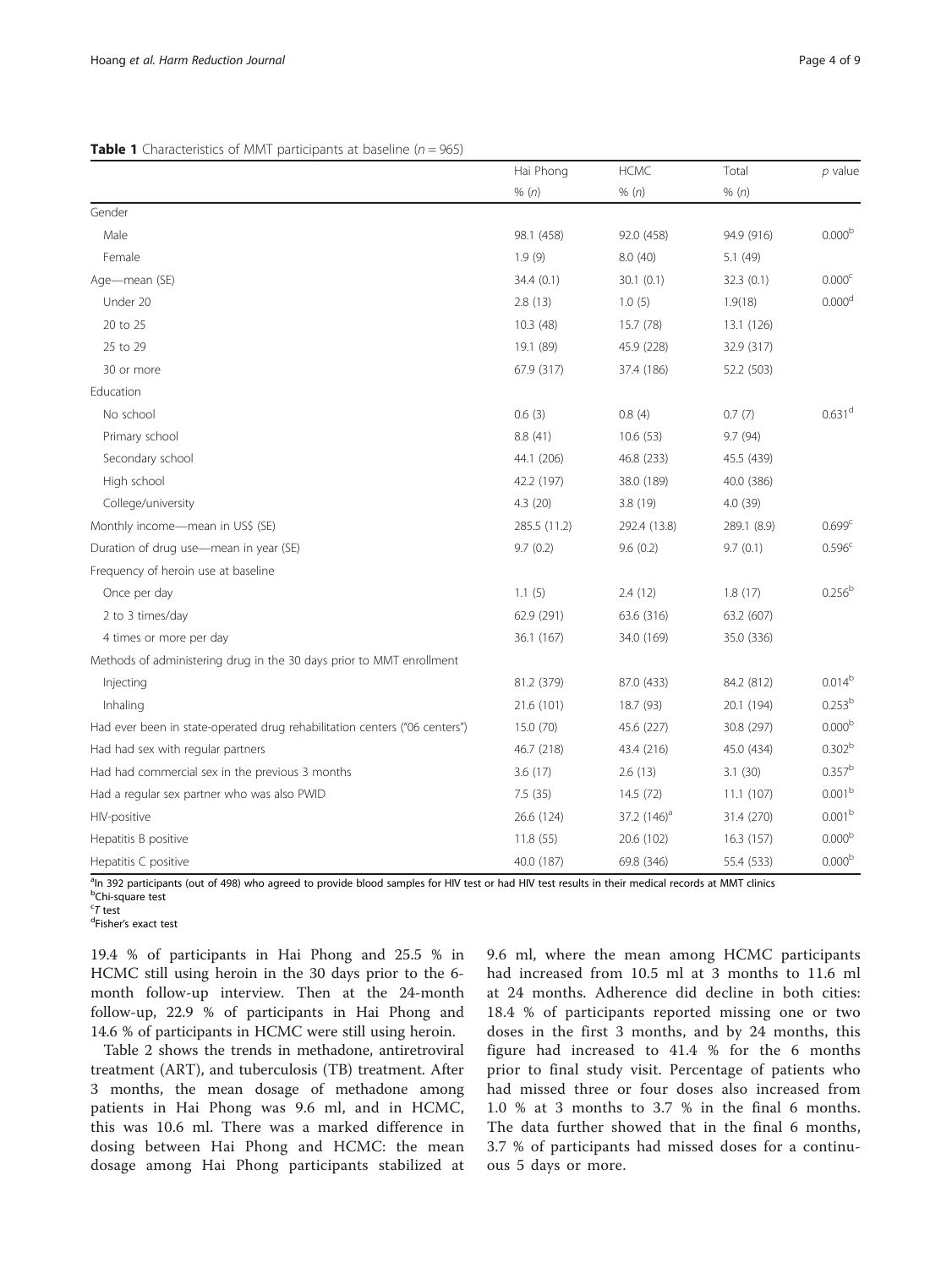<span id="page-4-0"></span>

At baseline visit, 27.2 % of participants were on ART, and by the end of month 24, this figure was 29.2 %. Notably, the proportion of patients who were on ART was higher in HCMC than it was in Hai Phong. At the end of the study follow-up period, 43.3 % of the HIV-positive

patients in HCMC were receiving ARVs and 16 % of the HIV-positive patients in Hai Phong were receiving them.

Employment status and family characteristics are then presented in Table [3.](#page-5-0) In univariate analysis, factors that were statistically associated with concurrent heroin use

# Table 2 Methadone and ART

|                     | Follow-up periods                                            |             |             |              |              |              | $p$ value            |
|---------------------|--------------------------------------------------------------|-------------|-------------|--------------|--------------|--------------|----------------------|
|                     | 0-3 months                                                   | 4-6 months  | 7-9 months  | 10-12 months | 13-18 months | 19-24 months |                      |
|                     | $(n = 930)$                                                  | $(n = 900)$ | $(n = 871)$ | $(n = 852)$  | $(n = 802)$  | $(n = 751)$  |                      |
|                     | Mean methadone doses at study visits, in ml (SE)             |             |             |              |              |              |                      |
| Hai Phong           | 9.6(0.2)                                                     | 9.9(0.2)    | 9.5(0.2)    | 9.5(0.3)     | 9.4(0.3)     | 9.6(0.3)     | 0.248 <sup>a</sup>   |
| <b>HCMC</b>         | 10.6(0.2)                                                    | 11.0(0.3)   | 11.2(0.3)   | 11.4(0.3)    | 11.5(0.4)    | 11.6(0.4)    | 0.000 <sup>a</sup>   |
| Total               | 10.1(0.1)                                                    | 10.4(0.2)   | 10.4(0.2)   | 10.4(0.2)    | 10.4(0.2)    | 10.6(0.3)    | 0.000 <sup>a</sup>   |
|                     | Missed methadone dose for 1-2 days, in %                     |             |             |              |              |              |                      |
| Hai Phong           | 19.5                                                         | 23.6        | 30.7        | 41.1         | 48.4         | 47.7         | 0.000 <sup>a</sup>   |
| <b>HCMC</b>         | 17.3                                                         | 22.0        | 26.5        | 28.1         | 33.8         | 34.7         | 0.000 <sup>a</sup>   |
| Total               | 18.4                                                         | 22.8        | 28.6        | 34.6         | 41.3         | 41.4         | 0.000 <sup>a</sup>   |
|                     | Missed methadone doses for continuous 3-4 days, in %         |             |             |              |              |              |                      |
| Hai Phong           | 1.3                                                          | 0.9         | 1.8         | 1.9          | 2.2          | 3.4          | 0.009 <sup>a</sup>   |
| <b>HCMC</b>         | 0.6                                                          | 0.9         | 1.4         | 0.7          | 1.0          | 4.1          | 0.000 <sup>a</sup>   |
| Total               | 1.0                                                          | 0.9         | 1.6         | 1.2          | 1.6          | 3.7          | 0.000 <sup>a</sup>   |
|                     | Missed methadone doses for a continuous 5 days or more, in % |             |             |              |              |              |                      |
| Hai Phong           | 0.9                                                          | 1.1         | 1.1         | 1.2          | 2.2          | 2.3          | 0.025 <sup>a</sup>   |
| <b>HCMC</b>         | 1.3                                                          | 0.9         | 1.4         | 0.9          | 3.3          | 4.1          | 0.000 <sup>a</sup>   |
| Total               | 1.1                                                          | 1.0         | 1.3         | 1.1          | 2.7          | 3.2          | 0.000 <sup>a</sup>   |
| ARV treatment, in % |                                                              |             |             |              |              |              |                      |
| Hai Phong           | 14.2                                                         | 12.9        | 15.1        | 14.0         | 16.3         | 16.0         | 0.202 <sup>a</sup>   |
| <b>HCMC</b>         | 39.8                                                         | 50.8        | 35.9        | 38.7         | 41.2         | 43.3         | 0.846 <sup>a</sup>   |
| Total               | 27.2                                                         | 31.9        | 25.5        | 26.3         | 28.4         | 29.2         | $0.827$ <sup>a</sup> |

<sup>a</sup>Test for trend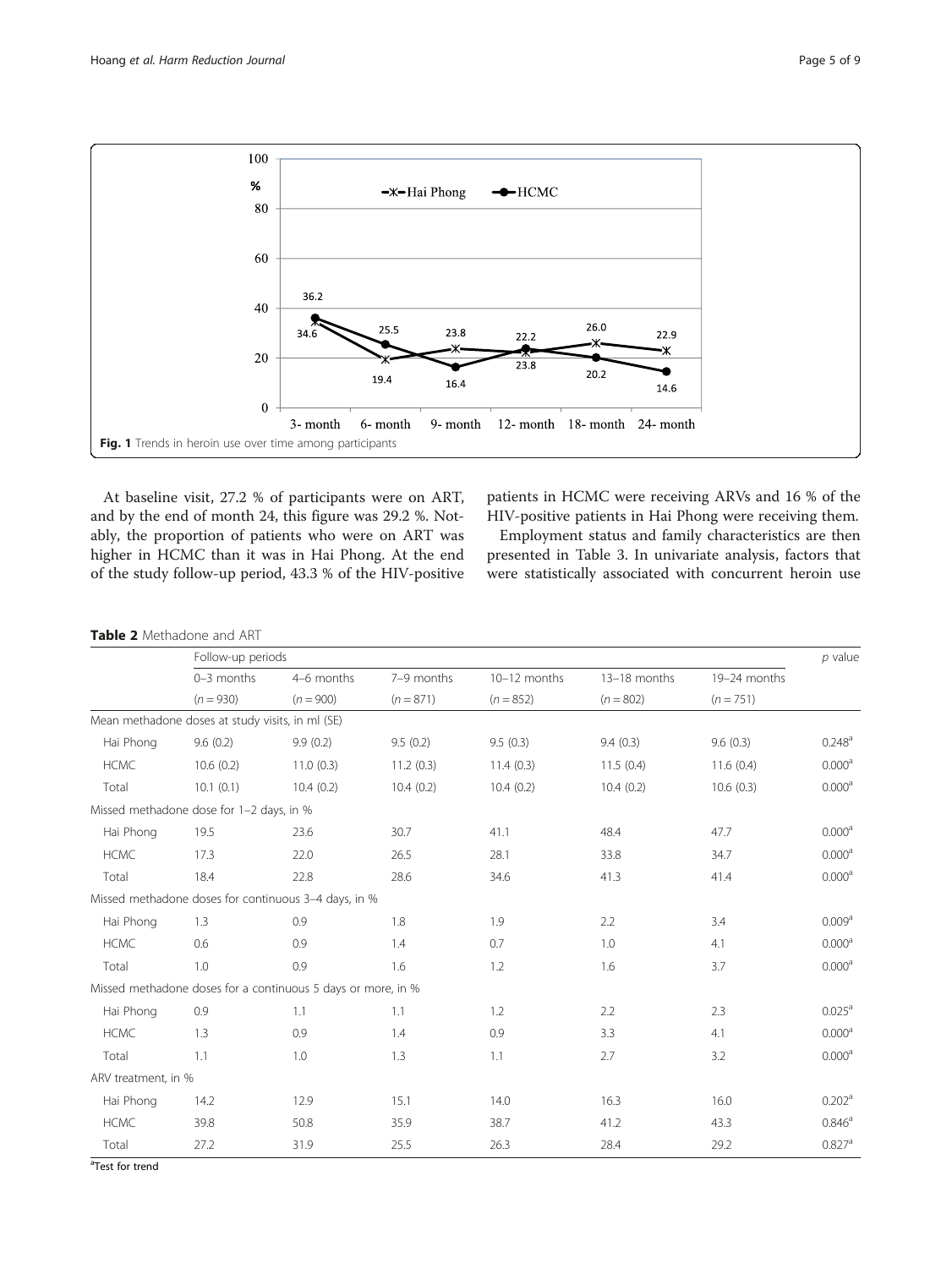| Variables of<br>interest |                                                                                       | Follow-up periods         |                           |                                                                                                      |              |                             |                      |  |
|--------------------------|---------------------------------------------------------------------------------------|---------------------------|---------------------------|------------------------------------------------------------------------------------------------------|--------------|-----------------------------|----------------------|--|
|                          | $0-3$ months                                                                          | 4-6 months<br>$(n = 900)$ | 7-9 months<br>$(n = 871)$ | 10-12 months<br>$(n = 852)$                                                                          | 13-18 months | 19-24 months<br>$(n = 751)$ |                      |  |
|                          | $(n = 930)$                                                                           |                           |                           |                                                                                                      | $(n = 802)$  |                             |                      |  |
|                          | Percent of participants who were employed full-time and had stable monthly income (n) |                           |                           |                                                                                                      |              |                             |                      |  |
| Hai Phong                | 35.0                                                                                  | 47.4                      | 49.0                      | 54.4                                                                                                 | 51.6         | 52.8                        | 0.000 <sup>a</sup>   |  |
| <b>HCMC</b>              | 52.2                                                                                  | 57.9                      | 61.5                      | 56.1                                                                                                 | 53.2         | 55.1                        | $0.705^{\text{a}}$   |  |
| Total                    | 43.8                                                                                  | 52.7                      | 55.2                      | 55.3                                                                                                 | 52.4         | 53.9                        | 0.002 <sup>a</sup>   |  |
|                          | Percent of participants who reported having conflict within their family              |                           |                           |                                                                                                      |              |                             |                      |  |
| Hai Phong                | 2.0                                                                                   | 3.8                       | 2.8                       | 2.3                                                                                                  | 0.7          | 0.8                         | 0.005 <sup>a</sup>   |  |
| <b>HCMC</b>              | 17.3                                                                                  | 3.1                       | 4.2                       | 2.6                                                                                                  | 6.1          | 3.9                         | 0.000 <sup>a</sup>   |  |
| Total                    | 9.8                                                                                   | 3.4                       | 3.4                       | 2.5                                                                                                  | 3.4          | 2.3                         | 0.000 <sup>a</sup>   |  |
|                          |                                                                                       |                           |                           | Percent of participants who reported having troubled relationships with family and community members |              |                             |                      |  |
| Hai Phong                | 2.4                                                                                   | 3.1                       | 1.8                       | 2.3                                                                                                  | 2.2          | 1.8                         | $0.394$ <sup>a</sup> |  |
| <b>HCMC</b>              | 9.7                                                                                   | 9.8                       | 5.3                       | 5.9                                                                                                  | 6.1          | 4.4                         | 0.001 <sup>a</sup>   |  |
| Total                    | 6.1                                                                                   | 6.4                       | 3.6                       | 4.1                                                                                                  | 4.1          | 3.1                         | 0.001 <sup>a</sup>   |  |

<span id="page-5-0"></span>Table 3 Participants' social characteristics and behaviors

<sup>a</sup>Test for trend

were different for the two cities. In Hai Phong, they included having conflict in the family (odds ratio (OR): 2.0; 95 % confidence interval (CI): 1.0 4.0), higher methadone dosage (OR: 1.2; 95 % CI: 1.0–1.3), moderate level of adherence to methadone treatment (OR: 1.5; 95 % CI: 1.2–1.8), and currently on ART (OR: 2.2; 95 % CI: 1.5–3.1). In HCMC, more factors were found associated with concurrent heroin use among participants, including both protective and risk factors. Protective factors included age (OR: 0.8; 95 % CI: 0.7–0.9) and being employed full-time (OR: 0.7; 95 % CI: 0.6–0.9). Risk factors included having conflict in the family (OR: 1.9; 95 % CI: 1.3–2.7), living with injecting family members (OR: 1.7; 95 % CI: 1.0–3.0), higher methadone dosage (OR: 1.2; 95 % CI: 1.1–1.3), level of adherence in follow-up periods (for moderate adherence: OR: 1.5; 95 % CI: 1.2–1.9, for poor adherence: OR: 3.5; 95 % CI:1.7– 7.1), currently on ART (OR: 2.1; 95 % CI 1.6–2.9), and currently on TB treatment (OR: 3.0; 95 % CI: 2.0–4.6) (Table [4](#page-6-0)).

In the final model for Hai Phong (Table [5](#page-6-0)), independent predictors of continued heroin use were the following: currently on ART (adjusted odds ratio (AOR) = 2.0, 95 %  $CI = 1.4-3.0$ ; currently experiencing family conflict  $(AOR = 2.0, 95 % CI = 1.0–3.9);$  and moderate adherence to methadone (AOR = 1.5, 95 % CI = 1.2–1.9). In the final model for HCMC (Table [6\)](#page-6-0), independent predictors of continued heroin use were the following: currently on ART (adjusted odds ratio  $(AOR) = 1.8$ , 95 % CI = 1.4– 2.4); currently experiencing family conflict  $(AOR = 1.6,$ 95 % CI =  $1.1-2.4$ ); and moderate adherence to methadone (AOR = 1.7, 95 % CI = 1.3–2.2).

In HCMC, independent predictors of continued heroin use after 24 months of MMT were the following: poor adherence ( $AOR = 3.7$ ,  $95 % CI = 1.8-7.8$ ); currently on ART (AOR = 1.8, 95 % CI 1.4–2.4); currently on TB treatment (AOR = 2.2,  $95 \%$  CI 1.4-3.4); currently experiencing family conflict  $(AOR = 1.6, 95 % CI 1.1–2.4);$ and currently employed  $(AOR = 0.8, 95 % CI 0.6-1.0).$ 

# **Discussion**

This study showed that MMT among people who injected opioid drugs in the two cities led to improved quality of life in terms of reduced drug use, higher levels of employment, and reduced conflicts among families and communities. The reductions in drug use found in this study were comparable to that found in other studies [\[19](#page-8-0), [25](#page-8-0)–[29](#page-8-0)]. For example, in a recent cross-sectional survey in nine provinces in China, 27 % of patients on MMT were found to be still using opiates after 2 years of MMT, compared to 20 % in this study [[30](#page-8-0)].

The data also showed high prevalence of HIV among MMT patients, at 26.6 % in Hai Phong and 37.2 % in HCMC. Approximately half of the HIV-positive individuals in the Hai Phong sample and almost all of the HIVpositive individuals in the HCMC sample were on ART. In both cities, patients who were on ART were more likely to continue to use heroin compared to patients not on ART. This may be due to the fact that ART allows very ill patients to return to their previous lifestyles, which in this case includes drug use. ART can also decrease methadone levels, and so, this may have also led to increased recidivism to drug use among patients on ART whose methadone dosages were not adjusted [\[31](#page-8-0)].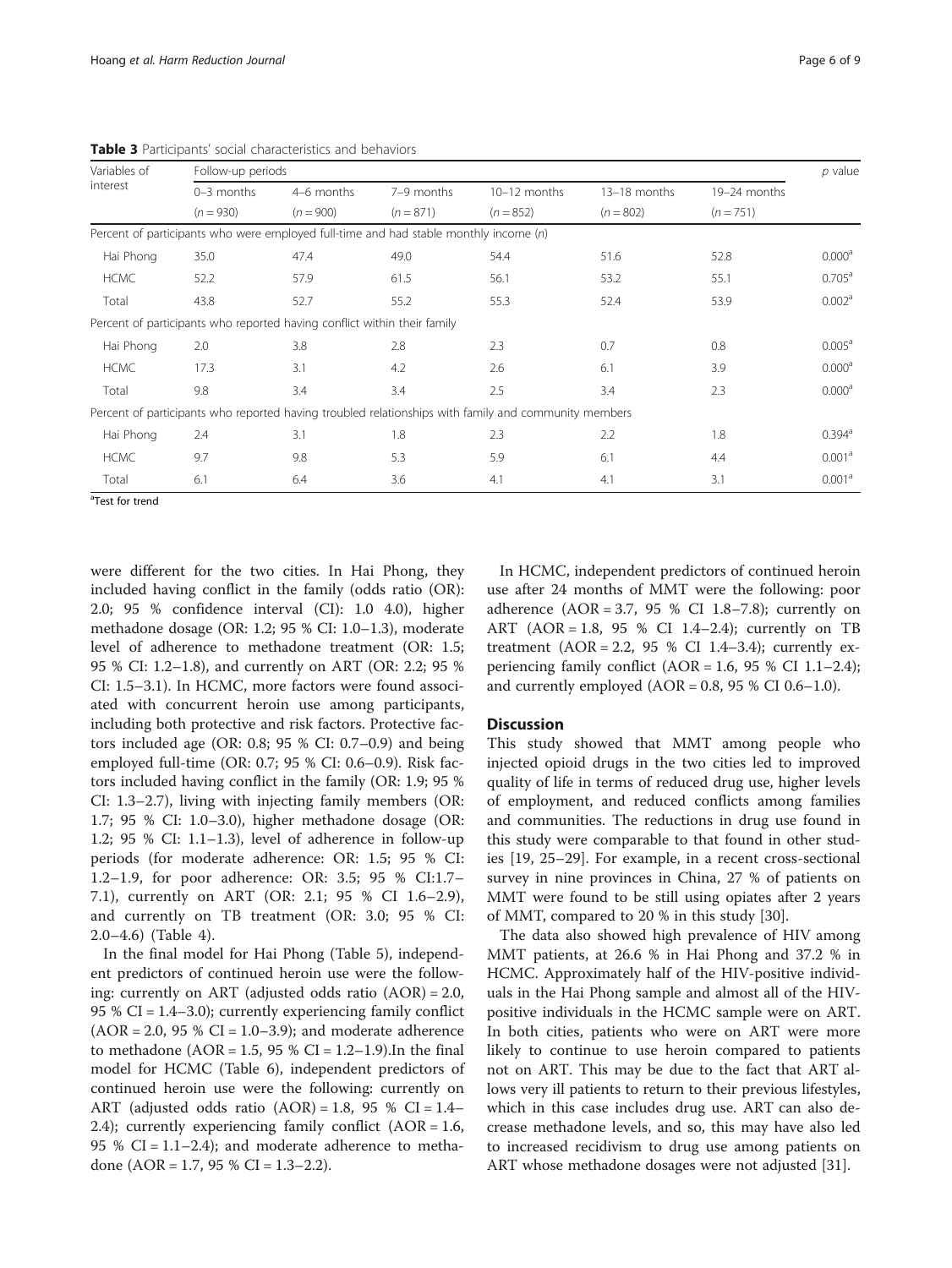### <span id="page-6-0"></span>Table 4 Bivariate analyses of risk factors for concurrent heroin use among MMT patients

|                                                                        | Hai Phong     |             | <b>HCMC</b>              |                   |
|------------------------------------------------------------------------|---------------|-------------|--------------------------|-------------------|
|                                                                        | Unadjusted OR | 95 % CI     | Unadjusted OR            | 95 % CI           |
| Age (in 5-year units)                                                  | 0.9           | $0.8 - 1.0$ | 0.8                      | $0.7 - 0.9$       |
| Gender (male is reference)                                             | 0.7           | $0.2 - 2.0$ | 0.7                      | $0.4 - 1.2$       |
| Ever been in an 06 center (yes/no)                                     | 1.0           | $0.7 - 1.5$ | 1.1                      | $0.8 - 1.5$       |
| Being employed full-time (yes/no)                                      | 1.1           | $0.9 - 1.4$ | 0.7                      | $0.6 - 0.9$       |
| Had problematic relation with family and/or community members (yes/no) | 0.7           | $0.3 - 1.6$ | 1.4                      | $0.9 - 2.0$       |
| Had negative activities in family (yes/no)                             | 2.0           | $1.0 - 4.0$ | 1.9                      | $1.3 - 2.7$       |
| Involved in criminal activities (yes/no)                               | 1.2           | $0.6 - 2.2$ | 1.6                      | $0.6 - 4.2$       |
| Had PWID sex partners (yes/no)                                         | 1.2           | $0.4 - 3.6$ | 1.3                      | $0.9 - 1.8$       |
| Had PWID cohabitants (yes/no)                                          | 0.9           | $0.5 - 1.9$ | 1.7                      | $1.0 - 3.0$       |
| Methadone dosage (in 5-ml units)                                       | 1.2           | $1.0 - 1.3$ | 1.2                      | $1.1 - 1.3$       |
| Adherence to MMT <sup>a</sup>                                          |               |             |                          |                   |
| Good adherence                                                         |               |             | $\overline{\phantom{0}}$ | $\qquad \qquad =$ |
| Moderate adherence                                                     | 1.5           | $1.2 - 1.8$ | 1.5                      | $1.2 - 1.9$       |
| Poor adherence                                                         | 1.9           | $0.8 - 4.5$ | 3.5                      | $1.7 - 7.1$       |
| Current ART (yes/no)                                                   | 2.2           | $1.5 - 3.1$ | 2.1                      | $1.6 - 2.9$       |
| Current TB treatment (yes/no)                                          | 0.9           | $0.1 - 5.9$ | 3.0                      | $2.0 - 4.6$       |

a<br>Adherence level was defined as the following: good: no dose missed; moderate: missed doses for 1 to 4 continuous days; poor: missed doses for 5 or more continuous days

Several studies have shown the relationship between methadone dosage and drug use behaviors, with higher dosages associated with lower drug use [[25, 32, 33](#page-8-0)]. However, in this study, no relationship between concurrent heroin use and methadone dosage was actually found. The results strongly suggest the need for appropriate clinical guidelines for methadone dose determination, however, particularly for patients who are also on ART.

Similarly, the data showed that TB treatment also increased the likelihood of continuing heroin use among MMT patients in HCMC. This is in agreement with findings from other studies, which show that rifampicin reduces the half-life of methadone, that TB is common among drug users who are HIV-positive, and that there is a need to consider TB status and treatment in determining methadone dosage for patients [\[34](#page-8-0), [35](#page-8-0)].

Table 5 Multivariate analysis of factors associated with concurrent heroin use among MMT patients in Hai Phong

|                                     | Adjusted OR <sup>a</sup> | 95 % CI     |
|-------------------------------------|--------------------------|-------------|
| Had conflict in the family (yes/no) | 2.0                      | $1.0 - 3.9$ |
| Adherence to MMT                    |                          |             |
| Good                                |                          |             |
| Moderate                            | 15                       | $1.2 - 1.9$ |
| Poor                                | 21                       | $0.9 - 5.0$ |
| ARV treatment (yes/no)              | 2.0                      | $1.4 - 3.0$ |

<sup>a</sup>Adjusted for age, gender, and methadone dose

The findings that patients' adherence to methadone reduced with time in MMT and that poor adherence increased the risk of relapse to drug use and the likelihood of program withdrawal are supported by other studies [[36\]](#page-8-0). Furthermore, the associations between adherence and heroin use, not only for those with poor adherence but also for patients who missed just one or two doses, strongly suggests that monitoring patient adherence will help to monitor treatment failure. An early warning system using data from methadone dispensing may be useful to provide necessary and timely support to concurrent heroin users. Future studies to

Table 6 Multivariate analyses of factors associated with concurrent heroin use among MMT patients in HCMC

|                                     | Adjusted OR <sup>a</sup> | 95 % CI; p value   |
|-------------------------------------|--------------------------|--------------------|
| Age (in 5 year units)               | 0.8                      | $0.7 - 0.9:0.00$   |
| Being employed full-time (yes/no)   | 0.8                      | $0.6 - 1.0; 0.05$  |
| Had conflict in the family (yes/no) | 1.6                      | $1.1 - 2.4; 0.03$  |
| Adherence to MMT                    |                          |                    |
| Good                                | 1                        |                    |
| Moderate                            | 1.7                      | $1.3 - 2.2$ ; 0.00 |
| Poor                                | 3.7                      | $1.8 - 7.8;0.00$   |
| ART (yes/no)                        | 1.8                      | $1.4 - 2.4:0.00$   |
| TB treatment (yes/no)               | 2.2                      | $1.4 - 3.4:0.00$   |
|                                     |                          |                    |

<sup>a</sup>Adjusted for gender, ever been in a rehabilitation center, had a PWID cohabitant or regular sex partner, problematic relationship with family or community members, and methadone dosage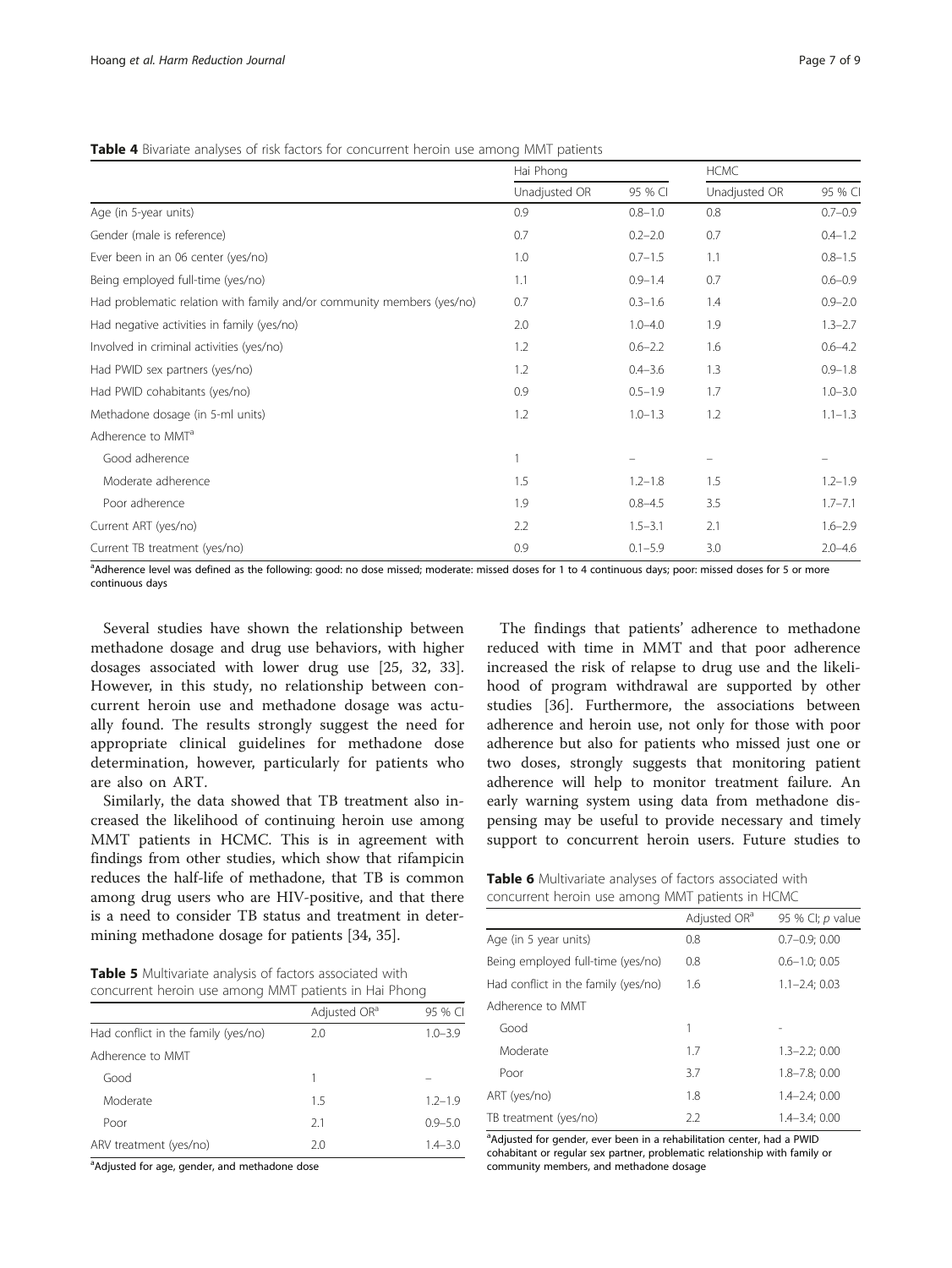understand patterns and reasons for non-adherence among people who use heroin are thus needed.

In HCMC, the finding that patients who had full-time employment and stable incomes also had a 20 % lower likelihood of continuing heroin use may be interpreted in two different ways: patients with stable jobs were more likely to stop heroin, or heroin abstainers were more likely to find a job. However, both interpretations indicate that MMT is more successful when it is supplemented with other social support services to help heroin users re-integrate into their communities.

Rates of HBV and HCV were both high in the samples in this study, with almost one in six infected with HBV and over half infected with HCV. These rates reinforce the need for both scaled-up HBV vaccination programs and scaled-up treatment management of both HBV and HCV among people who inject drugs (PWID), to monitor the onset and progression of liver disease and liver cancer.

The study had several limitations. Most notably, the sample of individuals consisted of patients selected to participate in a pilot program prior to a scaled-up response. Qualitative evidence from health providers suggests that these individuals may have been more motivated, had higher incomes, and come from more stable families than those in the general drug user population.

Males were also predominant in this study (98.1 % of the sample in Hai Phong and 92 % in HCMC), and this reflects existing estimates that the drug use population in Vietnam is over 95 % male [\[13](#page-8-0)]. Nevertheless, female drug use remains a critical issue in the country because it is highly related to sex work and HIV infection among sex workers. Because of the low sample size of females in this study, we were unable to make any conclusions regarding their methadone use and related outcomes among them. This remains a critical issue to address in further research.

Furthermore, the loss to follow-up of a sizeable portion of the cohort (22 %) also biased outcomes in an indeterminate way. Of the 214 individuals who were lost to follow-up, 74 of them had been arrested, however, representing over one-third of those who did not continue with the study. Yet, it was not possible to determine whether they were arrested for drug use or other reasons. However, the large number of arrests does suggest that increased cooperation with law enforcement is needed to ensure that PWID seeking and starting MMT are encouraged to continue treatment.

# Conclusions

The positive results of this study, combined with reports from individual families on the positive impacts of MMT on family stabilization and employment and

qualitative evidence showing reductions in crime in areas where the pilot was located were the key in convincing policymakers to consider MMT as feasible and valuable, both for the control of HIV as well as drug use reduction. Study results were presented to policymakers at the provincial and national levels in numerous fora. A national media campaign called Methadone is the Smart Solution: Health for Patients, Hope for Families, and Safety for Communities used results from the pilot, family accounts, and positive community reactions to counter false perceptions of methadone and advocate for broader national and provincial support. A national policy was finally signed in 2011 approving the scale-up of MMT in all provinces, removing barriers to implementation and simplifying methadone licensing. By June 2015, Vietnam had expanded MMT to 162 clinics in 44 provinces serving 32,000 patients, with plans for continued scale-up.

This rollout of MMT throughout the country following advocacy and policy-level interventions that proactively used study results demonstrates the positive impacts of a carefully planned pilot of a sensitive new intervention and data on its effectiveness, safety, and impacts.

#### Competing interests

The authors declare that they have no competing interests.

#### Authors' contributions

TVH designed the study, led the data analysis, and drafted the manuscript. TTH supervised the data collection and also participated in the data analysis. TMH conducted the statistical analyses and participated in the data analysis. NN participated in the study design, questionnaire construction, data analysis, and manuscript writing. NQ participated in study design and manuscript writing. NT participated in the design of the study and the interpretation of the results. SM conceived of the study and participated in the writing and editing of the manuscript. All authors read and approved the final manuscript.

#### Acknowledgements

The authors gratefully thank the Ho Chi Minh and Hai Phong Provincial AIDS Centers, Hai Phong Medical University, and the Ho Chi Minh City Public Health Association for their valuable contribution in data collection for this study. This study was supported by the United States Agency for International Development (USAID) in Vietnam through the HIV/AIDS Prevention, Care, and Treatment Project, Cooperative Agreement number 486-A-00-06-00009-00 and the Sustainable Management of the HIV/AIDS Response and Transition to Technical Assistance (SMART TA) Project, Cooperative Agreement No. 486-A-11-00011, both managed by FHI 360, as part of the United States President Emergency Plan for AIDS Relief (PEPFAR).

#### Author details

<sup>1</sup>Partners in Health Research, 47 Yen Phu Street, Tay Ho District, Hanoi, Vietnam. <sup>2</sup>FHI 360, 7th floor, Hanoi Tourist Building, 8 Ly Thuong Kiet Street Hanoi, Vietnam. <sup>3</sup> Hanoi Medical University, No. 1, Ton That Tung Street, Hanoi, Vietnam. <sup>4</sup>Vietnam Administration for AIDS Control, Vietnam Ministry of Health, 5th floor, 138a Giang Vo Street, Ba Dinh District, Hanoi, Vietnam. 5 FHI 360, 19th Floor, Sindhorn Building, Wittayu Road, Bangkok, Thailand.

Received: 11 June 2015 Accepted: 23 August 2015 Published online: 16 October 2015